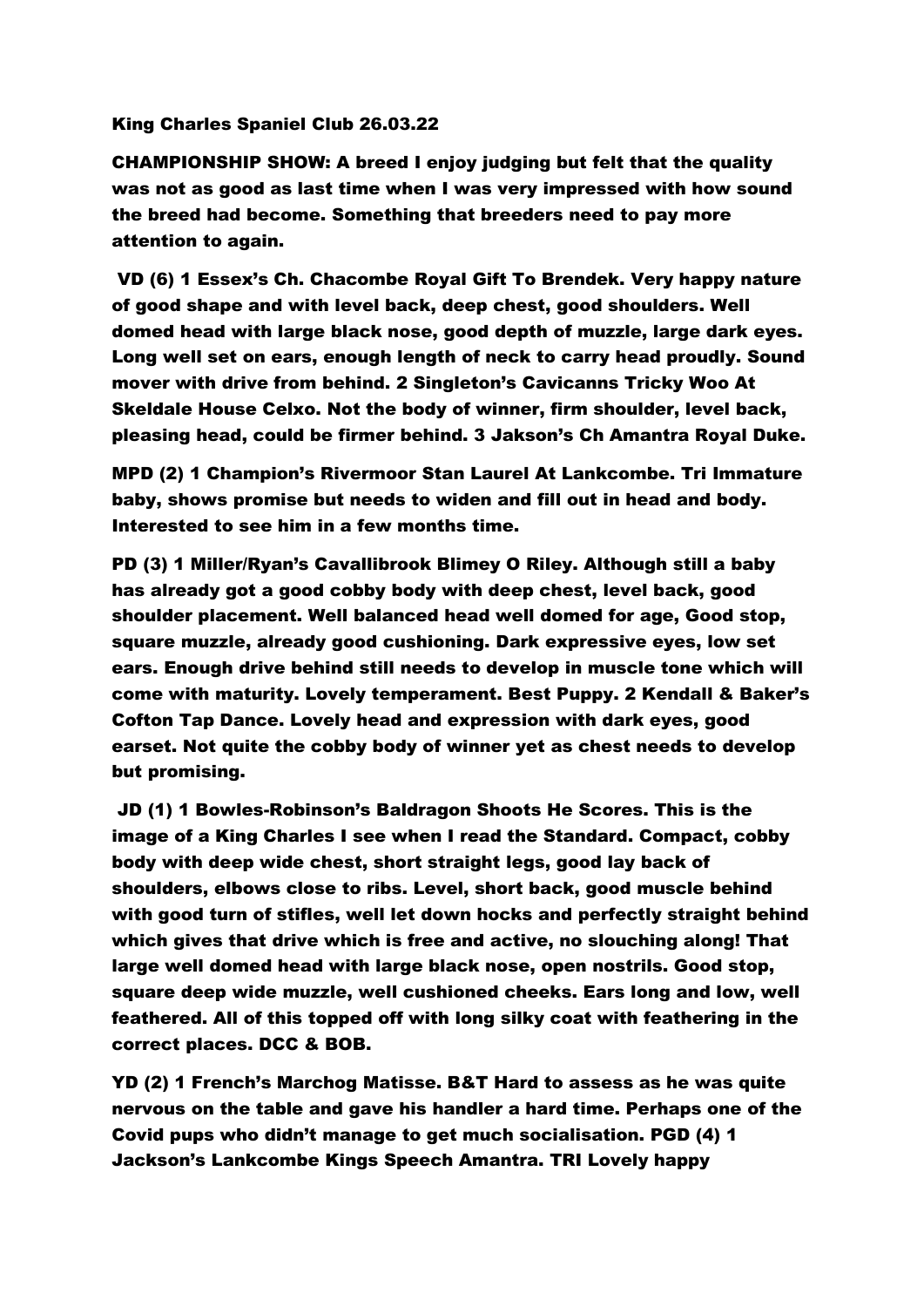temperament, with balanced head, carried well, dark eyes good ear set, long and low. Compact body with level back, good front assembly. Well muscled behind with good turn of stifles giving plenty of drive. Coat of good texture. 2 French's Celxo Vermouth On Ice. Good compact cobby body with correct front, well muscled behind, sound mover Just preferred head carriage of winner. 3 Singleton's Indigo For Russich Giest At Nevskogo Hobbita Celxo (Russ Imp).

LD (6) 1 Sidgwick's Paulian Where's Wally JW SHCM. Tri Good shape and size with cobby body, good shoulders, short level back, deep wide chest. Typical head with correct dome dark expressive eyes, large black nose with open nostrils, lovely earset, low and close to head, well feathered. Moved soundly with drive from behind, in good coat of correct texture. Super temperament. 2 French's Mitapip Elusive Ruby. A Ruby in lovely coat and fringes of correct texture, solid compact body, well balanced head, good ear set. Super temperament, sound mover. 3 Clarke's Poltomic Black Magic.

SP OD B/T (1) 1 Cox's Petitpaws Black Prince. Well balanced, cobby with happy temperament. Good head shape, well cushioned, large black nose with open nostrils. Deep chest, level back, well padded feet, sound.

SP O TRI COLOUR (1) 1 Boyer's David Ot Nevskogo At Ellinghurst (Imp Russ). Solid cobby body with deep wide chest, good shoulders, level back. Well domed head, large black nose, square muzzle well cushioned cheeks. Well muscled behind with good turn of stifles, sound free mover.

SP OD BLENHEIM (1 ) 1 Stewart's Monleon Made By Magic For Marchog. Good shape and size, very refined, lovely temperament. Good head size with well domed skull with well cushioned cheeks and square muzzle. Dark eyes and good ear set. Free elegant mover.

CHAMPION DOG (2) 1 Melville's Ch Sarasota Chenin Blanc. Tri Worthy champion with large well domed head, dark expressive eyes, well set on ears well feathered. Solid cobby body, deep chest, level back, good shoulders. Well muscled behind with good turn of stifles. Well balanced throughout. Res CC.

VB (2) 1 Dix's Beewye Penelope Pitstop. A very happy 10 year old who was enjoying her day out. Well balanced, god body shape, pleasant head with good ear set. Sound mover.

MPB (7) 1 Champion's Baldragon Russian About At Lankcombe. All three were so very similar that I was not surprised to hear after placing them that they were litter sisters. My report applies to all three and I am sure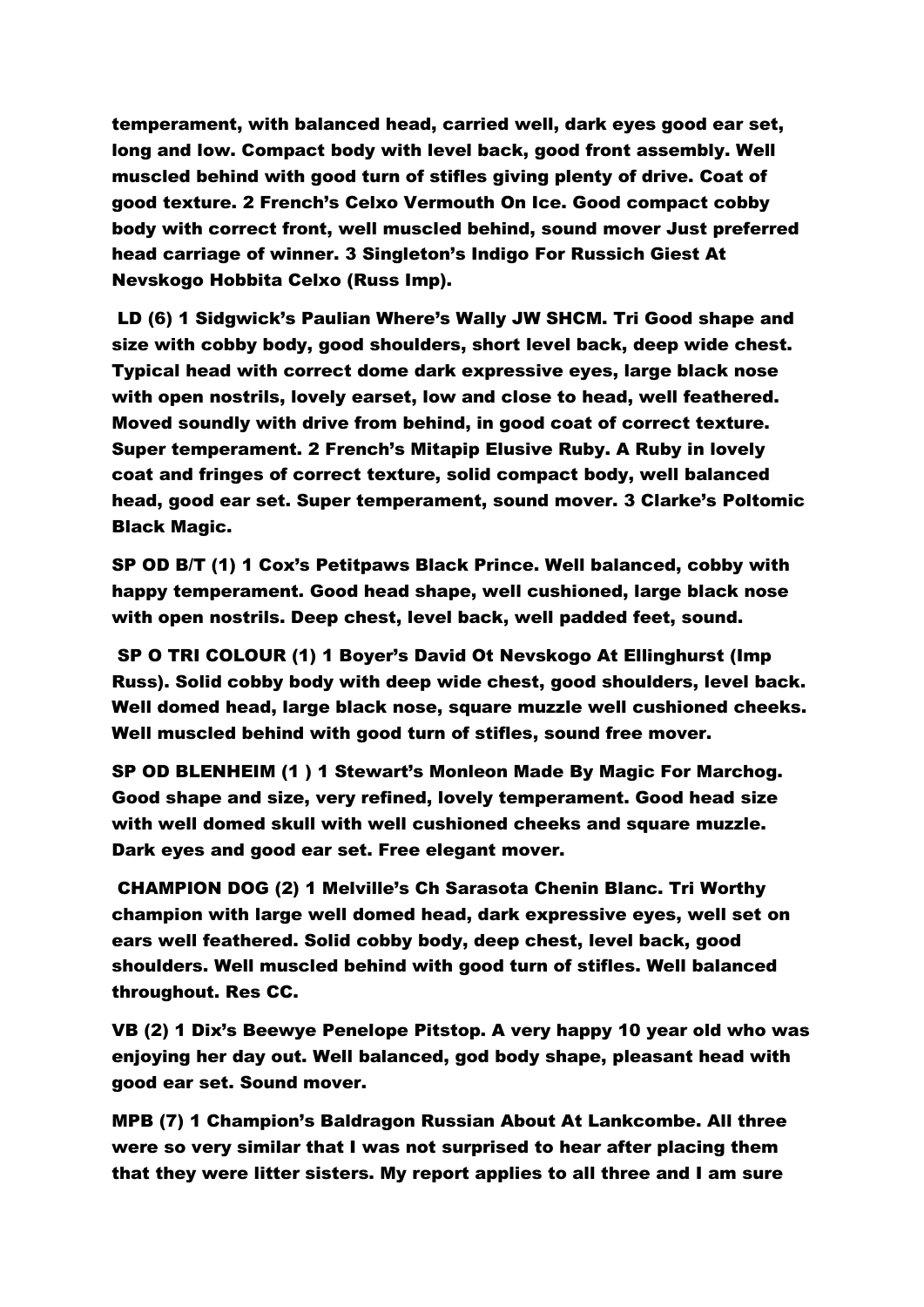they will change places along the way as judges see them slightly differently. All are a good shape and size with compact bodies, short level backs, straight fronts, enough depth of chest for age. Pleasing heads with width, dark eyes, nice arch to neck. Well bent stifles giving drive, all sound movers with lovely temperaments. 2 Melville's Baldragon Russian Forward Taf. 3 Bowles-Robinson's Baldragon Worth Russian For.

PB (4) 1 Jackson's Amantra Summer Regina. Tri colour with good markings, happy temperament, very pleasing head with large open nostrils, and square muzzle. Low set ears. Cobby body short level back, good tailset. 2 MCFarlane's Gracie Maradeco King Raf. Good head shape with well placed features, well carried. Still needs to develop in body shape as looking a little long at the moment. 3 Kendall's Cofton Jive Dancer At Headra.

JB (3) 1 Rix's Baldragon Fame Game At Ricksbury. Tri well balanced with good cobby body, short level back, straight front with good lay back. Pleasing head with correct size, well domed, dark expressive eyes, short nose with large open nostrils. Enough muscle behind and good stifles which gave correct free active movement with drive. 2 Gurtner's Regalia De Melcourt. Very good temperament well balanced head with good ear set and well feathered. Needs to tighten up in back and front assembly.

NB (6) 1 McFarlane's Gracie Maradeco King Raf. 2 Singleton's Waldor Flick And Swish. Ruby, Good shape and size but not the happiest of temperaments.

YB (2) 1 Singleton's Waldor Mischief Managed. B&T very good colour and markings, balanced head with good dome and square muzzle. Not moving at her best seemed a bit unnerved on the day.

PGB (3) 1 Dix's Cavella Calender Girl For Beewye. Tri although a little immature has a very well balanced head with dark eyes and good expression. Short level back, needs to finish in front. 2 Hinson's Kerizma Krocus. Ruby, good head shape let down by ears not close to cheeks. Needs to tighten in front. And develop in chest.

LB (7) 1 Clarke's Mitapip Sweet Rosie For Poltomic. Ruby well balanced cobby body, short straight front legs, good shoulders, deep chest, short level back. Large well domed head, good nose and nostrils, square jaw with good turn up. Sound free mover with good coat and condition. 2 Hinson's Kerizma Krocus.

OB (6) 1 Potter's Toyswood Starlight Express. Tri with solid cobby body, compact with deep chest short level back, good front and enough muscle